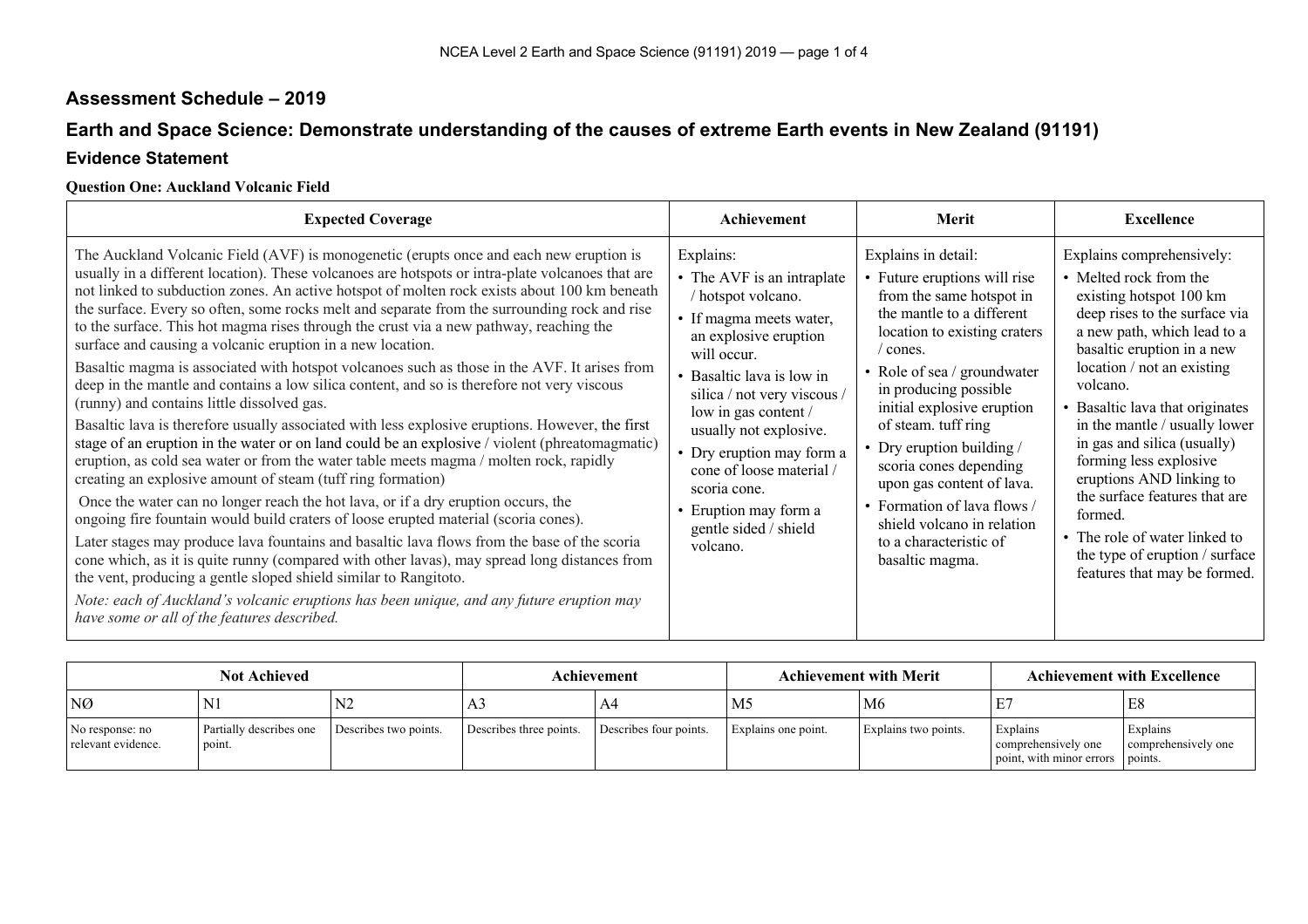#### **Question Two: Wairarapa Earthquake 1855**

| <b>Expected Coverage</b>                                                                                                                                                                                                                                                                                                                                                                                                                                                                                                                                                                                                                                                                                                                                                                                                                                                                                                                                                                                                                                                                                                                                                                                                                                                                                                                                                                                                                                                                                                                                                                                                                                                                                                                                                                                                                                                                                                                                                | Achievement                                                                                                                                                                                                                                                                                                                                                                                                          | Merit                                                                                                                                                                                                                                                                                                                                                                                                                        | <b>Excellence</b>                                                                                                                                                                                                                                                                                                                                                                                                                                                                                                                                                                                  |
|-------------------------------------------------------------------------------------------------------------------------------------------------------------------------------------------------------------------------------------------------------------------------------------------------------------------------------------------------------------------------------------------------------------------------------------------------------------------------------------------------------------------------------------------------------------------------------------------------------------------------------------------------------------------------------------------------------------------------------------------------------------------------------------------------------------------------------------------------------------------------------------------------------------------------------------------------------------------------------------------------------------------------------------------------------------------------------------------------------------------------------------------------------------------------------------------------------------------------------------------------------------------------------------------------------------------------------------------------------------------------------------------------------------------------------------------------------------------------------------------------------------------------------------------------------------------------------------------------------------------------------------------------------------------------------------------------------------------------------------------------------------------------------------------------------------------------------------------------------------------------------------------------------------------------------------------------------------------------|----------------------------------------------------------------------------------------------------------------------------------------------------------------------------------------------------------------------------------------------------------------------------------------------------------------------------------------------------------------------------------------------------------------------|------------------------------------------------------------------------------------------------------------------------------------------------------------------------------------------------------------------------------------------------------------------------------------------------------------------------------------------------------------------------------------------------------------------------------|----------------------------------------------------------------------------------------------------------------------------------------------------------------------------------------------------------------------------------------------------------------------------------------------------------------------------------------------------------------------------------------------------------------------------------------------------------------------------------------------------------------------------------------------------------------------------------------------------|
| A – represents a (dextral) strike slip fault (Wairarapa Fault – part of the North Island Fault<br>System). This is two sections of the Australian Plate that are under considerable stress due to<br>the subducting Pacific Plate to the east of the region. A strike-slip fault is a transform<br>boundary where the two plates are moving sideways.<br>B – represents a reverse (or thrust) fault caused by the fracturing of the overlying Australian<br>crust as the Pacific Plate subducts at the Hikurangi Margin. Stress is built up due to the<br>convergence of the two plates. As a result the western side of the Wairarapa Fault displaced<br>upwards, causing a reverse / thrust fault (at different sections along the 150 km of the rupture<br>the angle of displacement varies so both reverse and thrust faults are acceptable answers).<br>The Pacific and Australian plates are converging and locked together, under the Wairarapa<br>region, at a transition zone between the subduction zone of the Hikurangi Margin / Trench<br>where the oceanic Pacific Plate is subducting under the continental Australian crust and the<br>transform boundary.<br>Strain / stress energy builds up over a period of time (recurrence interval of 2 200 years) and<br>eventually the rock cannot withstand any more strain, causing a break along a reverse or<br>transform fault line. The energy is released as the plates move, releasing a huge amount of<br>energy in an earthquake.<br>Visible effects included uplift of parts of Wellington Harbour (meaning no longer usable),<br>uplift of sections of land (and shaking) resulting in multiple landslides all along length of<br>uplift / rupture – 'new' land formed in 'downtown' Wellington from sea floor. Transform<br>movement results in 'broken' displaced roads, rivers, fence lines - damage to building<br>(mainly older brick buildings) can be from either shaking or land movement. | Explains:<br>• A as strike-slip or<br>transform fault.<br>• B as reverse or thrust<br>fault.<br>• Recognise as a mid-plate<br>fault.<br>• Pacific Plate subducting<br>puts Australian Plate<br>under stress, causing<br>fractures / stress /<br>earthquakes / uplift.<br>• Earthquake as release of<br>built-up strain / stress<br>energy.<br>• One visible effect from<br>either uplift or strike slip<br>movement. | Explains in detail:<br>• One type of movement /<br>faults by referring to<br>Australian Plate.<br>• Link subduction at plate<br>boundary (Hikurangi) to<br>stress build-up / rupture at<br>Wairarapa Fault.<br>• Earthquake as a release of<br>a large amount of energy<br>built up over a long period<br>of time.<br>• Effects seen on land from<br>uplift, transform /<br>sideways movement and<br>shaking linked to depth | Explains comprehensively:<br>• Earthquake as release of<br>strain energy built up over<br>$time - long build-up$<br>between events allows<br>substantial energy being<br>stored in rocks before<br>release.<br>• Complexity of convergence<br>zone where the plate<br>tectonic in the region<br>change from the subduction<br>zone of Hikurangi Trench to<br>the transform boundary of<br>the top of the South Island.<br>• Effects seen on the land<br>from shaking (buildings)<br>collapse), vertical and<br>horizontal movement - must<br>include detail of landslides,<br>uplift, and shaking. |

| <b>Not Achieved</b>                   |                      |                       | Achievement<br><b>Achievement with Merit</b> |                        |                     |                      | <b>Achievement with Excellence</b>                                 |                                           |
|---------------------------------------|----------------------|-----------------------|----------------------------------------------|------------------------|---------------------|----------------------|--------------------------------------------------------------------|-------------------------------------------|
| NØ                                    | N.                   | N <sub>2</sub>        | A3                                           | A4                     | M <sub>5</sub>      | M <sub>6</sub>       |                                                                    | E8                                        |
| No response: no<br>relevant evidence. | Describes one point. | Describes two points. | Describes three points.                      | Describes four points. | Explains one point. | Explains two points. | Explains<br>comprehensively one<br>point, with minor<br>omissions. | Explains<br>comprehensively one<br>point. |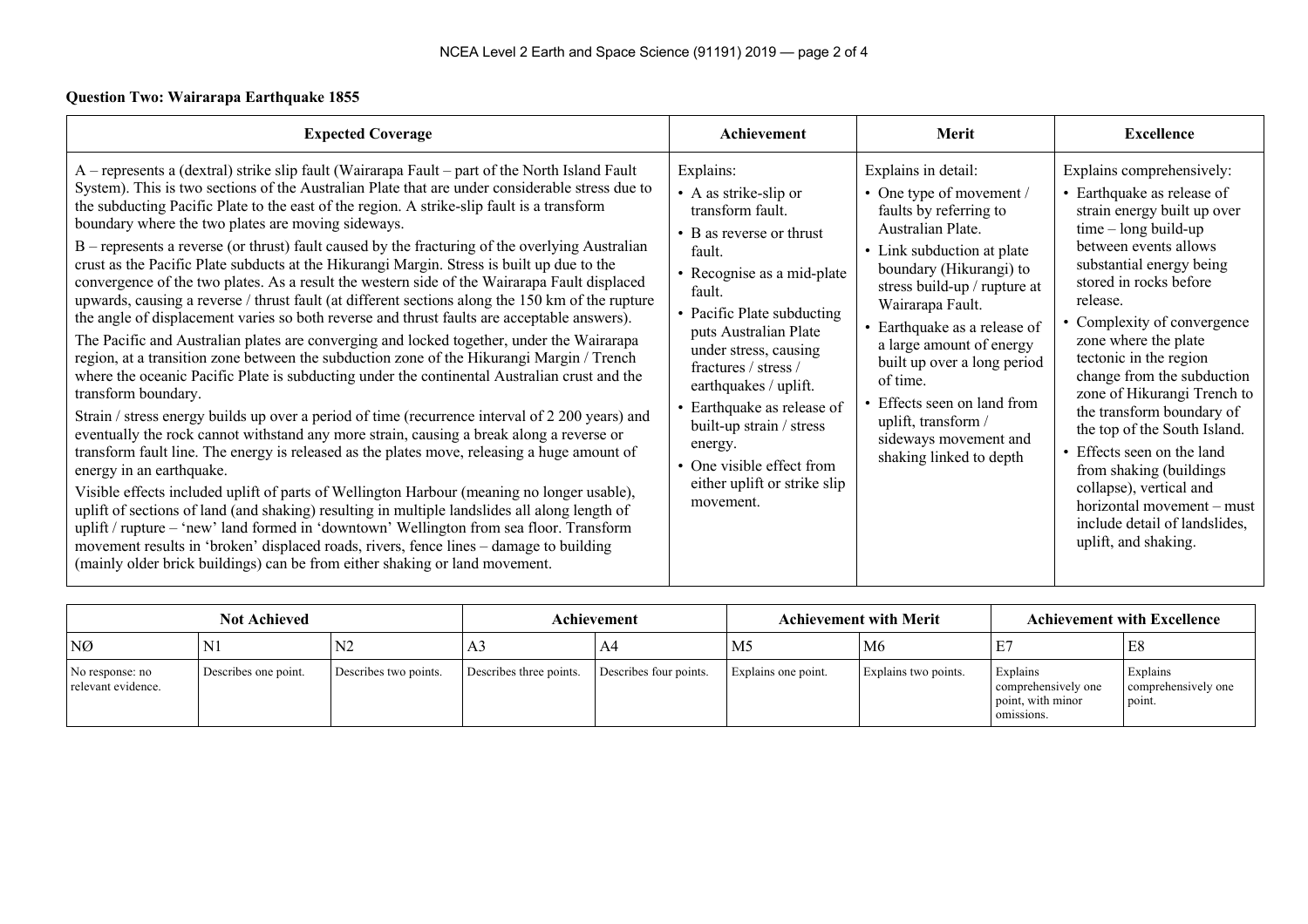#### **Question Three: Wellington Tsunami 1855**

| <b>Expected Coverage</b>                                                                                                                                                                                                                                                                                                                                                                                                                                                                                                                                                                                                                                                                                                                                                                                                                                                                                                                                                                                                                                                                                                                                                                                                                                                                                                                                                                                                                                                                                                                                                                                                                                 | Achievement                                                                                                                                                                                                                                                                                                                                                                                                                                                                                                                                                                                                                                              | Merit                                                                                                                                                                                                                                                                                                                                                                                      | <b>Excellence</b>                                                                                                                                                                                                                                                                                                                                                                                                                                                                                                                                    |
|----------------------------------------------------------------------------------------------------------------------------------------------------------------------------------------------------------------------------------------------------------------------------------------------------------------------------------------------------------------------------------------------------------------------------------------------------------------------------------------------------------------------------------------------------------------------------------------------------------------------------------------------------------------------------------------------------------------------------------------------------------------------------------------------------------------------------------------------------------------------------------------------------------------------------------------------------------------------------------------------------------------------------------------------------------------------------------------------------------------------------------------------------------------------------------------------------------------------------------------------------------------------------------------------------------------------------------------------------------------------------------------------------------------------------------------------------------------------------------------------------------------------------------------------------------------------------------------------------------------------------------------------------------|----------------------------------------------------------------------------------------------------------------------------------------------------------------------------------------------------------------------------------------------------------------------------------------------------------------------------------------------------------------------------------------------------------------------------------------------------------------------------------------------------------------------------------------------------------------------------------------------------------------------------------------------------------|--------------------------------------------------------------------------------------------------------------------------------------------------------------------------------------------------------------------------------------------------------------------------------------------------------------------------------------------------------------------------------------------|------------------------------------------------------------------------------------------------------------------------------------------------------------------------------------------------------------------------------------------------------------------------------------------------------------------------------------------------------------------------------------------------------------------------------------------------------------------------------------------------------------------------------------------------------|
| Tsunami are water waves caused by the displacement of a large volume of water. The amount<br>of displacement is directly related to the amount of vertical uplift from the fault rupture /<br>reverse faulting and from the landslide of material from the sides of the canyon walls. The<br>energy transformed into movement of the water is due to the energy from the vertical<br>displacement of the seafloor, and the movement of material from the canyon walls, which will<br>relate to steepness, amount of material displaced and height of displacement. The energy of<br>the uplift / landslide is directly related to the height (gravitational potential energy) of the<br>source material, which in turn is converted to (kinetic) energy to cause water displacement.<br>The relatively small distance from the source of the uplift and landslide events means that<br>very little energy is dispersed. The size of the body of water means there is little opportunity<br>for energy to be lost, meaning that the size of the initial wave $(11 \text{ m})$ hitting the Wellington<br>waterfront is very similar to the initial displacement caused by either the uplift or landslide.<br>Tsunami waves travel outward from the point of initiation in all directions and continue<br>across the surface of the water body $-$ in this case the travel distance of the wave is very<br>small. This can result in a localised large amplitude wave.<br>Annotated diagram, e.g.<br>Wave initiation<br>upward wave<br>Coastal<br>danger zone<br>Wave initiation<br>Coastal dange<br>Canvon edge<br>Earthquak<br>Crust<br><b>Fault line</b> | Explains:<br>• Tsunami as displacement<br>of water.<br>• Landslides within the<br>canyon will generate a lot<br>of material and energy.<br>• Uplift of the sea floor /<br>reverse fault will generate<br>displacement of water<br>above.<br>• Shows correct direction of<br>movement of material,<br>displacing water up and<br>out, on diagram.<br>Shows correct direction of<br>movement of sea floor as a<br>result of uplift, which<br>displaces water up and<br>out, on diagram.<br>• Narrow width of canyon<br>and Cook Strait mean little<br>or no opportunity for<br>water displacement /<br>energy to be $lost - all$<br>transferred into wave. | Explains in detail:<br>• A tsunami as a<br>displacement of water<br>caused by energy<br>transmission, which<br>radiates out from the<br>point of origin.<br>• Amplitude of tsunami<br>wave related to the<br>amount of water<br>displaced by landslide<br>OR AND seafloor uplift.<br>• Shape of the narrow<br>Cook Strait focuses<br>water displacement,<br>resulting in large<br>tsunami. | Explains comprehensively:<br>• How energy caused by the<br>initial uplift AND landslide<br>material generates water<br>displacement, which<br>radiates from the origin.<br>• Relates the amount of<br>displacement caused by<br>uplift OR landslide AND to<br>the energy transferred /<br>generated and to the size of<br>the resultant wave.<br>• Energy from landslide /<br>seafloor uplift is focused by<br>narrow Cook Strait canyon,<br>which generates large-<br>amplitude tsunami, as there<br>is little opportunity for<br>energy dispersal. |

| <b>Not Achieved</b>                   |                      |                       | Achievement             | <b>Achievement with Merit</b> |                     | <b>Achievement with Excellence</b> |                                                       |                              |
|---------------------------------------|----------------------|-----------------------|-------------------------|-------------------------------|---------------------|------------------------------------|-------------------------------------------------------|------------------------------|
| NØ                                    | IN J                 |                       | ر د                     | -A4                           | M5                  | M6                                 |                                                       | E8                           |
| No response: no<br>relevant evidence. | Describes one point. | Describes two points. | Describes three points. | Describes four points.        | Explains one point. | Explains two points.               | Explains one point, with Explains<br>minor omissions. | comprehensively one<br>point |